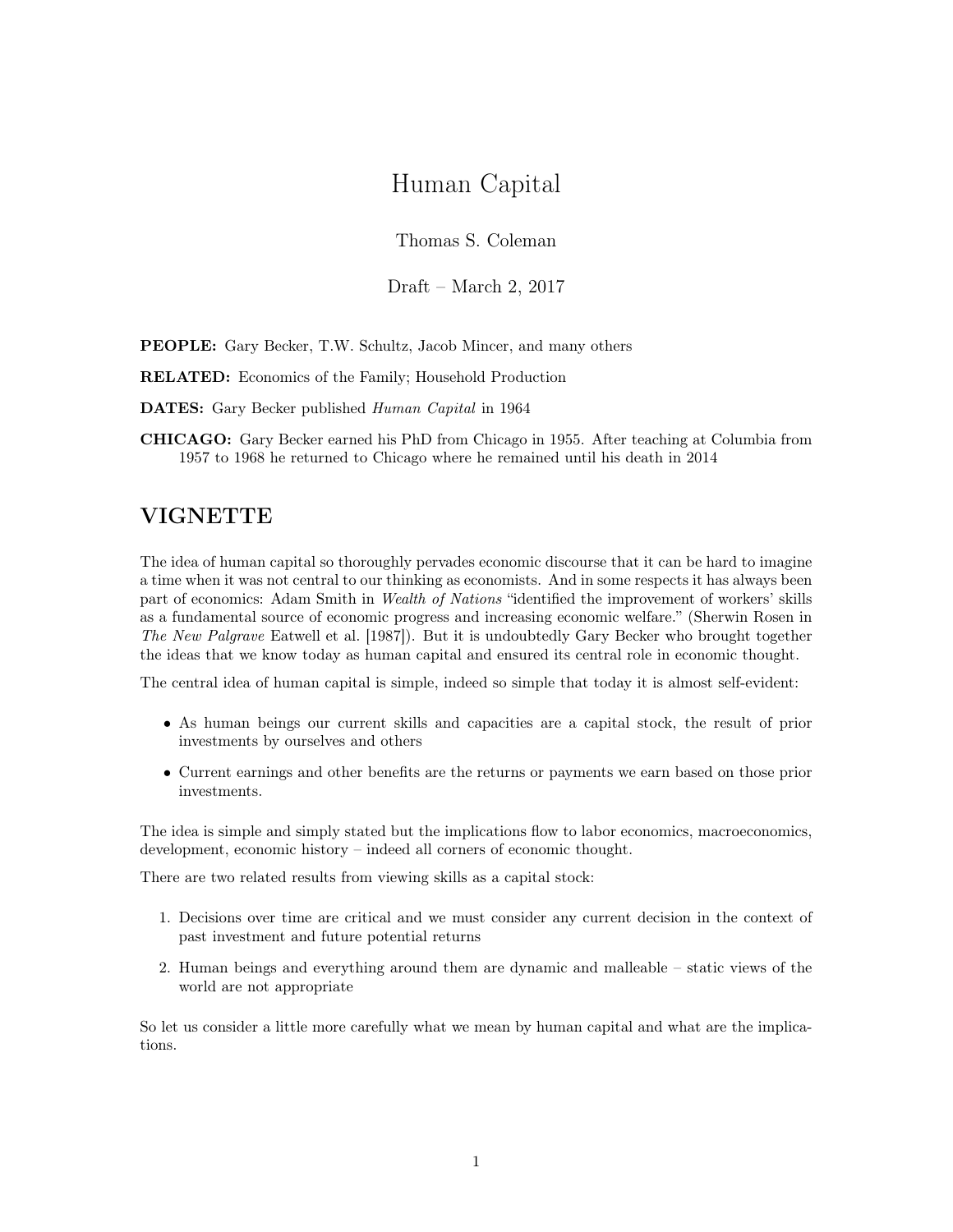#### What is Human Capital

Skills and knowledge take time to develop and accumulate. Learning to play the piano takes time and practice. Learning calculus takes time and effort. Learning to ski is slow and difficult. Even growing to maturity takes time and requires investment in nutrition and health care. Virtually none of our skills or attributes comes immediately or for free. Every component of ourselves as humans requires decisions where we weigh future benefits versus present costs. This is such an obvious part of the human condition that we hardly give it a second though and we make such investment decisions every day of our lives. But until Gary Becker brought the issue to the fore it was not a central tenet of economic thinking.

And yet there are profound implications to the the dual facts that, first, we can change our skills and attributes but that, second, doing so is a slow and costly process. The malleable and mutable nature of human skills means that "labor" is not a fixed input but will vary both across people at a point in time and across time for individuals and nations. The "average worker" today is quite different from the average worker in 1850 – more skilled, better trained, even taller and stronger.

Similarly, the fact that investment today brings rewards in the future means that the past, the present, and the future are linked in fundamental but measurable ways. Today's decisions are constrained by the past investments that produce today's stock of capital. In turn today's decisions are shaped by future prospects through comparing the present value of future benefits versus present costs (both direct costs and foregone benefits).

Capital theory has a long history in economics. One could argue that finance is nothing more than calculating and comparing present values for alternative investments. In a sense human capital theory adds nothing new; the tools and ideas for analyzing capital investments have been with us for a long time and once we recognize that our skills and attributes are indeed a capital stock then the transition to human capital is natural.

There are two factors, however, that makes the analysis of human capital different from physical capital. The first is relatively simple and not fundamental: in practice human capital cannot be bought and sold, only rented. The stock of capital is innately tied to the individual who accumulates it and the benefits from that stock will accrue to the owner. The second factor is less concrete and far more important: the power and value of human capital theory is not in the idea itself (which is relatively straight-forward) but in the myriad applications and implications for human behavior that we can infer from the theory and test with evidence.

Physical capital is really just an intermediate good for the production of yet other goods – an input into a production process that produces items we actually care about. Human capital, in contrast, is both an input into the production process and a consumption good itself. And since we as humans undertake so many activities, human capital enters into multiple and crucial production processes: physical production of goods and services through paid and non-paid work; consumption of leisure through home production; children through families. Indeed, once we view our skills as a capital stock then it is natural to view much of what we do in our lives as production processes with our own and others' human capital as a crucial input.

## A Brief History of Human Capital

Gary Becker did not invent human capital in 1964. Some writers trace early ideas back to William Petty who in 1676 "compared the loss of armaments, machinery, and other instruments of warfare with the loss of human life" (Rosen in "Human Capital", *The New Palgrave* Eatwell et al. [1987]). Adam Smith in The Wealth of Nations pointed out that workers' skills are a crucial source of economic growth. Alfred Marshall discussed the long-term features of human capital investments and the importance of the family. Frank Knight pointed out the role of increases in the stock of knowledge in overcoming diminishing returns when considering economy-wide growth.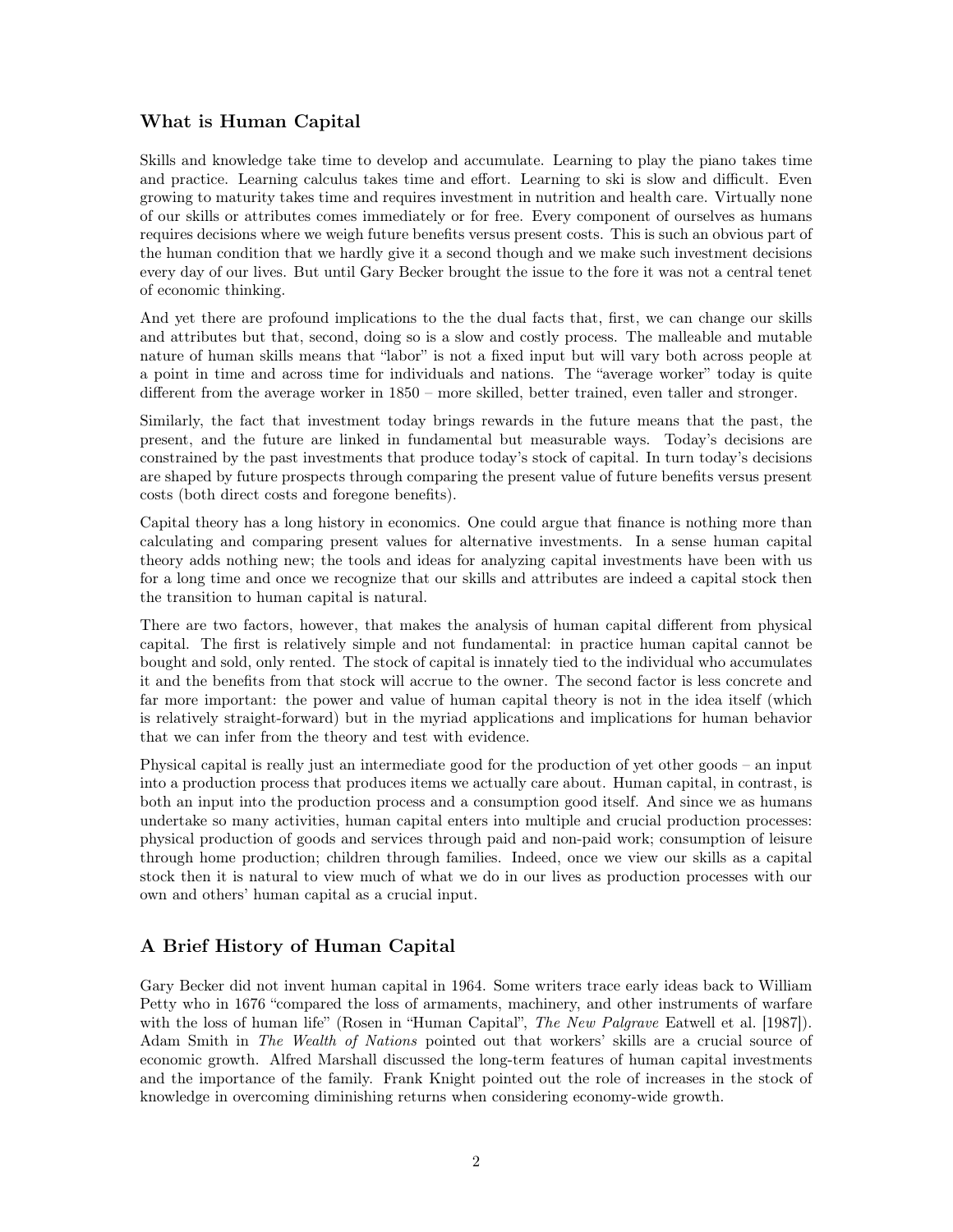A key contribution was the study of economic growth and national accounts, particularly work by T.W. Schulz and Edward Denison in the 1950s and 1960s. They were interested in the sources of economic growth and the fact output grew more than could be explained by growth in inputs of raw measures of capital and labor. They attributed much of this unexplained residual to technical change and in improvements in the quality of inputs. For capital such improvements are naturally attributed to investment and accumulation of a "capital stock." It was natural to carry some of the same ideas over to labor inputs. As Rosen says (in "Human Capital", The New Palgrave Eatwell et al. [1987]) "John Kendrick ... demonstrated that the rate of return on these inclusive human capital investments is of comparable magnitude to yields on non-human capital. This line of research as a whole proves that an investment framework is of substantial practical value in accounting for many of the source of secular economic growth."

It was Gary Becker, with Human Capital published in 1964 (Becker [1993]), who solidified the conceptual framework that we all now use in thinking about human capital. Becker structured his framework around the rate of return on investment, with individuals comparing the discounted present value of earnings streams resulting from alternative choices. In this respect human capital theory differs not at all from physical capital decisions. The differences arise in the applications.

### Human Capital Applications

I want to briefly consider three applications of human capital: Schooling and Lifetime Earnings; Household Production; and Investment in Children. These three are important but only provide the briefest of introductions.

The related areas of labor market earnings, lifetime earnings profiles, and schooling choices are one of the iconic applications of human capital theory. Schooling has both direct costs and opportunity costs of foregone earnings. The benefit of schooling is in higher future earnings. The first implication of this view is that the focus must be on the intertemporal nature of life-cycle decisions rather than simple point-in-time comparisons. A doctor aged 45 does earn more than a construction worker, but part of those higher earnings is compensation for the costs (direct costs plus foregone earnings) that the doctor paid during earlier years of training. Earnings profiles for skilled occupations that require substantial investment should be steeply upward sloping, with part of the higher return in later years simply compensating for earlier costs.

With schooling, a second implication of the human capital approach is that individuals should invest in schooling until the marginal internal rate of return equals the rate of interest. This is the classic investment problem, the same condition as for felling a tree. When we observe differences across individuals in schooling choices (and subsequent earnings profiles) we have to recognize that at least some part is simply equalizing differences on costs of schooling (direct costs and foregone earnings). In the limit where all individuals are identical, in equilibrium the higher earnings of individuals with more schooling simply cover the costs of the extra schooling. This has important implications for examining earnings inequality because some portion of the distribution is simply compensation (in equilibrium) for differences in costs.

A second application of human capital ideas is to household production and time allocation. A central tenet of the theory is that human capital (the stock of skills and attributes) enters into the firm's production function; "labor input" is measured by the type and quantity of human capital rather than simply the number of bodies. Once we have made the conceptual leap to human capital as an input to a firm's production function, it is a short step to consider production of consumption goods with inputs of human capital, physical capital, and time.

As consumers we do not simply buy our consumption goods, things such as "dinner" or "leisure reading" or "skiing". We produce those goods with inputs of purchased market goods (chicken or Dickens's Great Expectations or lift tickets at Alta) combined with our human capital (skills in cooking or literacy or expertise in skiing) and, importantly, our time. Becker developed this idea in a seminal 1965 paper and later papers (Becker [1965], Ghez and Becker [1975]) and this approach has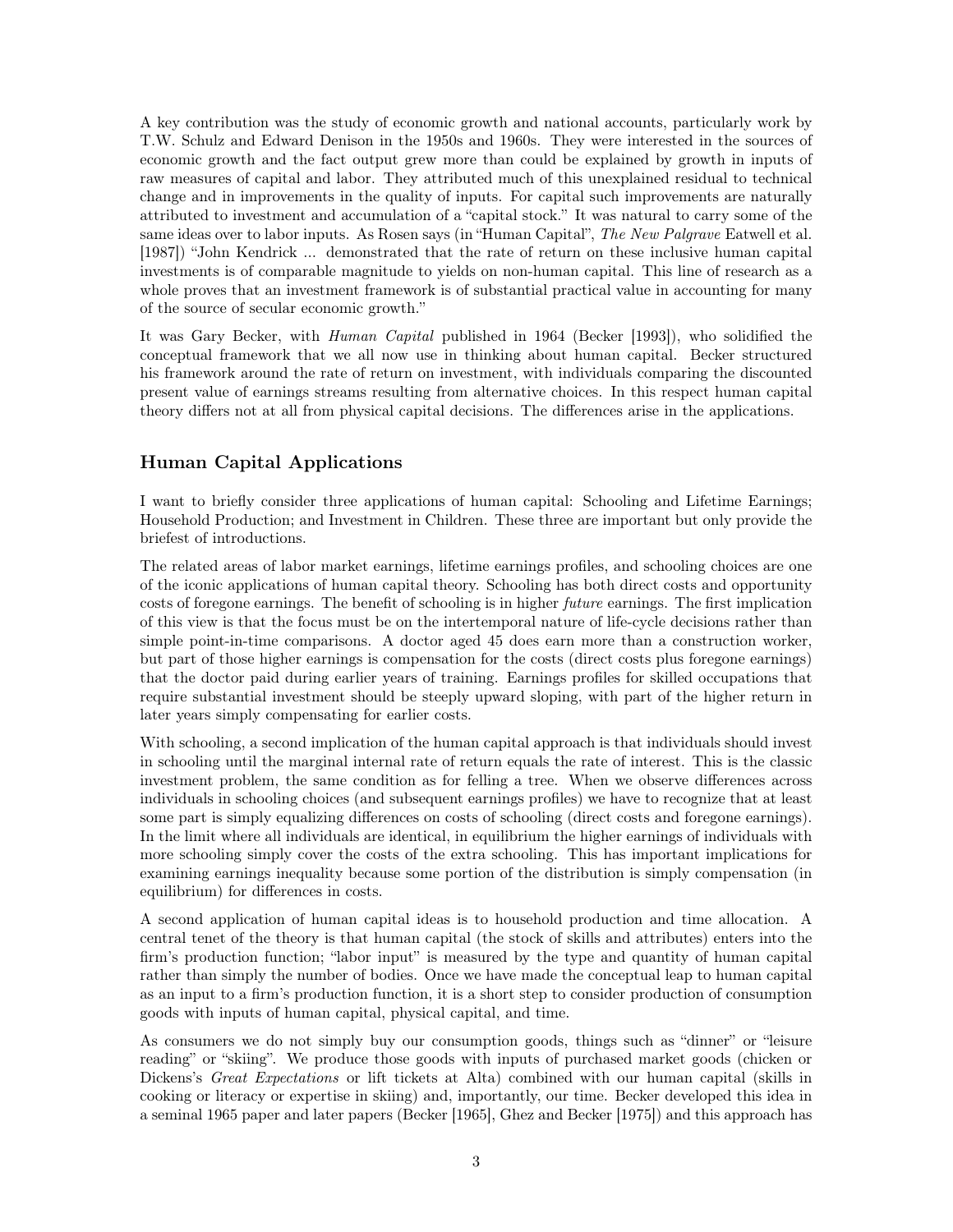been very productive. It has allowed us to bringing to bear a set of tools and ideas from the theory of the firm, and has pushed us to consider issues such as substitutability versus complementarity of inputs in production; returns to scale in home production; public goods and externalities in the family.

The home production approach has been valuable in thinking, for example, about matching and marriage. When consumption goods and service are the result of joint production by a couple then there will be some services that benefit from substitutability (one partner may balance the home accounts, the other might do the grocery shopping) but others that benefit from complementarity (enjoyment is enhanced when both partners enjoy going to the theater or travel). When substitutability is more important then partners will tend to have different skills and attributes. When complementarity is more important (and empirically this seems to be the case) then individuals will choose partners with similar interests, background, socioeconomic status, and education. The apparent dominance of complementarity in household production and the resulting similarity in partners has important implications, tending to dampen cross-generational mobility by matching high-skilled with high-skilled partners and low-skilled with low-skilled.

Changes in household production over time can also have important implications. For example, it appears that introduction of labor-saving devices, and consequent changes in the implicit value of time is one important contributor to long-run changes in female labor force participation. Secular shifts in the production function have provided opportunities for women to shift from unpaid household work to paid market activities as the productivity of an hour spent at home has changed.

One final and, to me, fascinating example of applying the idea of investment in human capital is to fertility and family size: the quantity-quality tradeoff in child-rearing. The "demographic transition" is well-known: a country's transition from high birth and death rates to lower birth and death rates with development and rising household incomes. From a human capital and household production perspective this makes sense. In a primarily subsistence agrarian society large family size is valuable, providing both manual labor in production and support of parents in old age. Furthermore, high infant mortality requires high fertility to actually attain large family size. In such an environment it makes sense (economically) for families to invest more in the number of children rather than the quality (education and other attributes) of each child.

In an industrialized and specialized economy, however, there are high returns to human capital. Inasmuch as parents can benefit from their children's higher earnings, there will be an incentive for parents to invest in human capital – education, health, and other attributes that we associate with "quality" rather than "quantity".

#### Conclusion

This has been nothing but a very brief introduction to the ideas of human capital. And we should not claim too much – human capital does not explain everything. Marriage is not only about substitutability versus complementarity of partners' skills in household production. Female labor force participation is about more than labor-saving devices. Family size is about more than quality versus quantity tradeoffs. But without the organizing structure of human capital we would be missing crucial components of the story. Human capital allows us to apply economic thinking to a wide range of human activity.

# References

Gary S. Becker. A Theory of the Allocation of Time. The Economic Journal, 75(299):493–517, 1965. ISSN 0013-0133. doi: 10.2307/2228949. URL http://www.jstor.org/stable/2228949.

Gary S Becker. Human capital: a theoretical and empirical analysis, with special reference to education. The University of Chicago Press, Chicago, 3rd ed. edition, 1993. ISBN 0226041204 (pbk.). original-date: 1964.